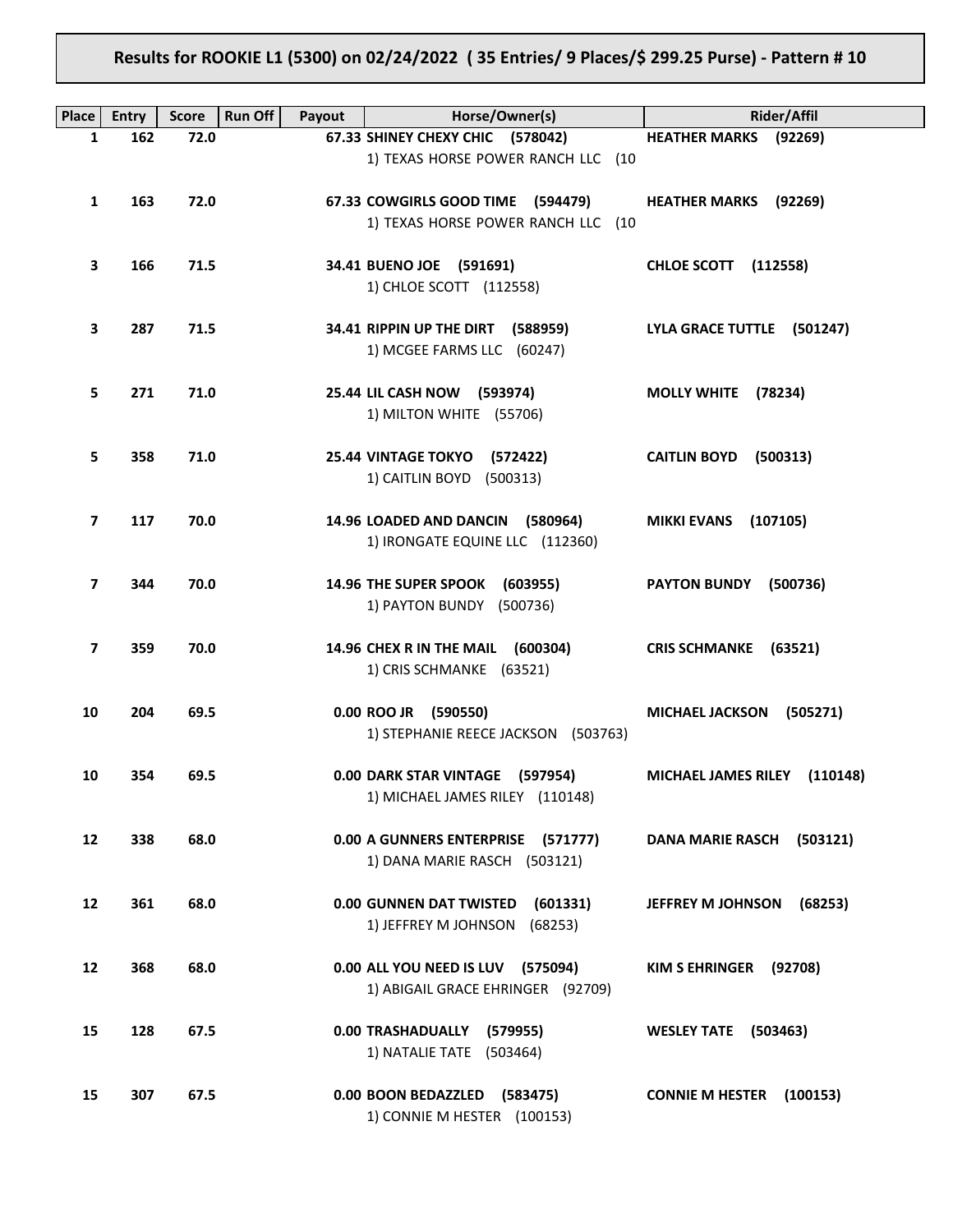| 15 | 351 | 67.5 | 0.00 WIMPYS BAMBINO<br>(552753)<br>1) DARCY J WAGNER (101156)            | <b>BRADLEANN WILLIS (92730)</b>            |
|----|-----|------|--------------------------------------------------------------------------|--------------------------------------------|
| 18 | 345 | 66.5 | 0.00 GUARANTEED BY TAG (579002)<br>1) PAYTON BUNDY (500736)              | <b>PAYTON BUNDY</b><br>(500736)            |
| 19 | 360 | 66.0 | 0.00 SHEZA VOODOO VIXEN (595091)<br>1) JENNIFER SEEBER (91839)           | JENNIFER SEEBER (91839)                    |
| 20 | 273 | 64.0 | 0.00 MAGNUMS GUN (586678)<br>1) WENDY MAY (502284)                       | <b>WENDY MAY</b><br>(502284)               |
| 21 | 290 | 63.0 | 0.00 IM NOT A WIMPY CHIC (590180)<br>1) LYLA GRACE TUTTLE (501247)       | LYLA GRACE TUTTLE (501247)                 |
| 22 | 346 | 62.5 | 0.00 DUN CALL N ME (545721)<br>1) PENELOPE J PAQUETTE (98326)            | PENELOPE J PAQUETTE (98326)                |
| 23 | 169 | 56.0 | 0.00 MDS GUNS N VELVET (562467)<br>1) KRISTA JOHNSON (111706)            | <b>KRISTA JOHNSON</b><br>(111706)          |
| 24 | 112 | 0.0  | 0.00 MAGNUMS LIL HERCULES (581997)<br>1) GAIL M OLSON (19010)            | <b>MARK OLSON (98733)</b>                  |
| 24 | 116 | 0.0  | 0.00 SUPER SPY GUY (597724)<br>1) CYNTHIA M SCHUETZ-SMITH<br>(504153     | <b>CYNTHIA M SCHUETZ-SMITH</b><br>(504153) |
| 24 | 125 | 0.0  | 0.00 SMART SARA ROOS (589812)<br>1) PAGE A GIACIN (503780)               | <b>PAGE A GIACIN</b><br>(503780)           |
| 24 | 170 | 0.0  | 0.00 SHINEY JUICE (565643)<br>1) HOLLY LEIGH JACOBSON (99050)            | <b>HOLLY LEIGH JACOBSON</b><br>(99050)     |
| 24 | 195 | 0.0  | 0.00 WIMPYSLITTLECADILLAC (582572)<br>1) ERIN M MEEHAN (63580)           | ERIN M MEEHAN (63580)                      |
| 24 | 198 | 0.0  | 0.00 XTRA PRETTYCOCKTAIL (583955)<br>1) COURTNEY LEIGH SUSTAIRE (501842) | <b>COURTNEY LEIGH SUSTAIRE (501842)</b>    |
| 24 | 205 | 0.0  | 0.00 RED GUN 2 (572208)<br>1) LEONARD TRUCK & TRAILER INC (196           | CASH LEONARD (501051)                      |
| 24 | 219 | 0.0  | 0.00 HOLLY MAQ GUN (572460)<br>1) REBECCA SHANNON (99915)                | <b>REBECCA SHANNON</b><br>(99915)          |
| 24 | 304 | 0.0  | 0.00 WHIZKEY N PEPPY (657081)<br>1) KRISTINA KEENAN-HALL (26254)         | KRISTINA KEENAN-HALL (26254)               |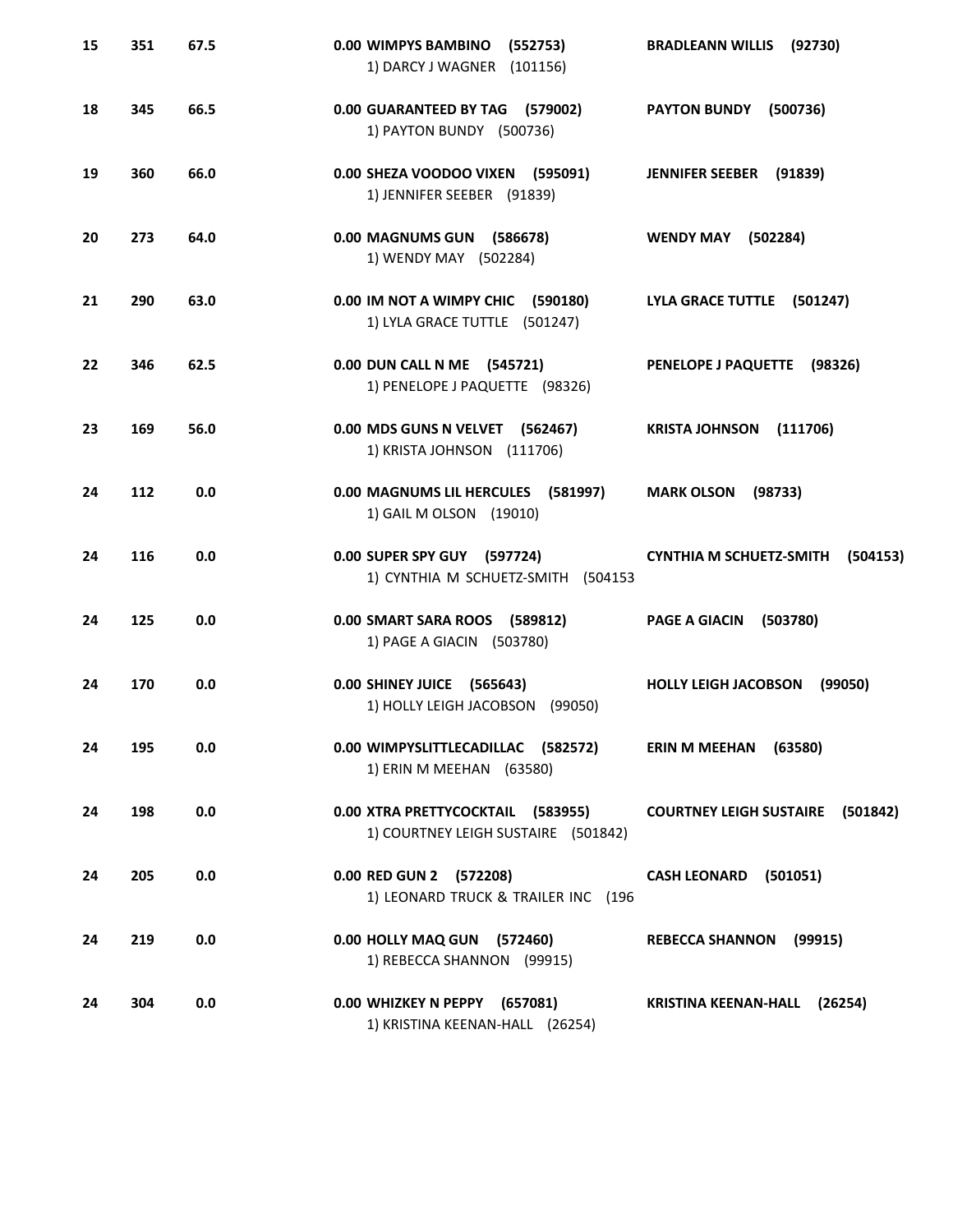| 24 | 352 | 0.0 | <b>0.00 SHINING SPOOK DANCER</b><br>(579043)<br>1) RAEGAN SHEPHERD<br>(110223)        | <b>RAEGAN SHEPHERD</b><br>(110223)         |
|----|-----|-----|---------------------------------------------------------------------------------------|--------------------------------------------|
| 24 | 356 | 0.0 | <b>0.00 SMOKING SILVER STAR</b><br>(603157)<br>1) STEPHANIE REECE JACKSON<br>(503763) | <b>STEPHANIE REECE JACKSON</b><br>(503763) |
| 24 | 365 | 0.0 | 0.00 GEE WHIZ IMA DUNIT<br>(602787)<br>1) SHERRI A VAN EYCK (43399)                   | SHERRI A VAN EYCK<br>(43399)               |

Show Secretary: